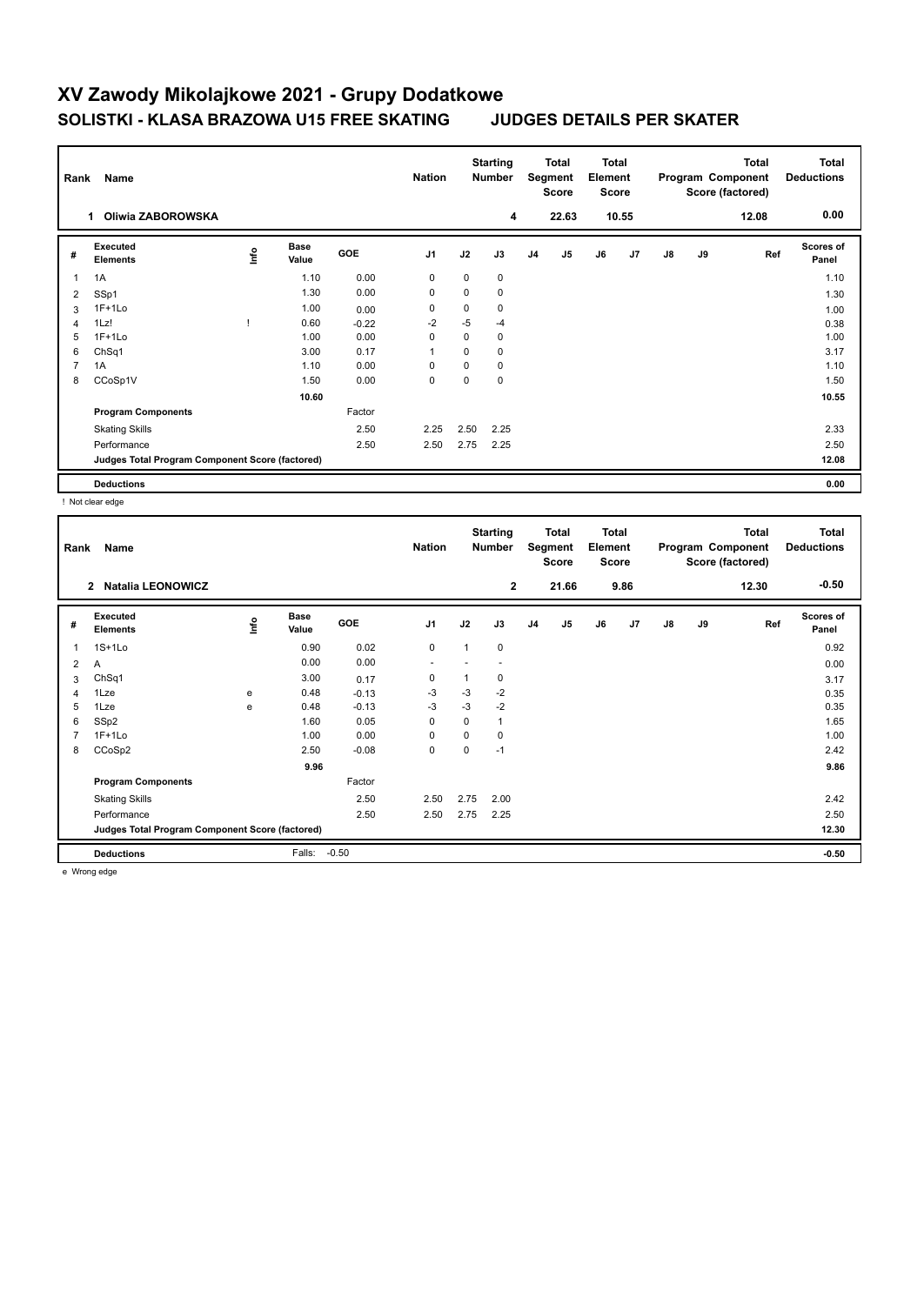# **XV Zawody Mikolajkowe 2021 - Grupy Dodatkowe SOLISTKI - KLASA BRAZOWA U15 FREE SKATING JUDGES DETAILS PER SKATER**

|                | Name<br>Rank                                    |         |                      |            | <b>Nation</b>  | <b>Starting</b><br><b>Number</b> |      | <b>Total</b><br>Segment<br><b>Score</b> |                | <b>Total</b><br>Element<br>Score |                | Total<br>Program Component<br>Score (factored) |    |       | <b>Total</b><br><b>Deductions</b> |
|----------------|-------------------------------------------------|---------|----------------------|------------|----------------|----------------------------------|------|-----------------------------------------|----------------|----------------------------------|----------------|------------------------------------------------|----|-------|-----------------------------------|
|                | Dominika BRZOZOWSKA<br>3                        |         |                      |            |                |                                  | 1    |                                         | 18.98          |                                  | 7.18           |                                                |    | 12.30 | $-0.50$                           |
| #              | Executed<br><b>Elements</b>                     | ١nf٥    | <b>Base</b><br>Value | <b>GOE</b> | J <sub>1</sub> | J2                               | J3   | J <sub>4</sub>                          | J <sub>5</sub> | J6                               | J <sub>7</sub> | $\mathsf{J}8$                                  | J9 | Ref   | <b>Scores of</b><br>Panel         |
| $\overline{1}$ | $1A+1Lo<<$                                      | <<      | 1.10                 | $-0.29$    | $-2$           | $-3$                             | $-3$ |                                         |                |                                  |                |                                                |    |       | 0.81                              |
| 2              | CCoSp1                                          |         | 2.00                 | 0.00       | $-1$           | 1                                | 0    |                                         |                |                                  |                |                                                |    |       | 2.00                              |
| 3              | 2Sq                                             | q       | 1.30                 | $-0.65$    | -5             | $-5$                             | $-5$ |                                         |                |                                  |                |                                                |    |       | 0.65                              |
| 4              | 1A                                              |         | 1.10                 | 0.00       | 0              | 0                                | 0    |                                         |                |                                  |                |                                                |    |       | 1.10                              |
| 5              | SSpB                                            |         | 1.10                 | 0.07       | $\mathbf 0$    | 1                                |      |                                         |                |                                  |                |                                                |    |       | 1.17                              |
| 6              | ChSq                                            |         | 0.00                 | 0.00       |                |                                  |      |                                         |                |                                  |                |                                                |    |       | 0.00                              |
| 7              | 1Lz+1Lo                                         |         | 1.10                 | 0.00       | $\Omega$       | $\Omega$                         | 0    |                                         |                |                                  |                |                                                |    |       | 1.10                              |
| 8              | 1F+1Lo*+REP                                     | $\star$ | 0.35                 | 0.00       | $\mathbf 0$    | 0                                | 0    |                                         |                |                                  |                |                                                |    |       | 0.35                              |
|                |                                                 |         | 8.05                 |            |                |                                  |      |                                         |                |                                  |                |                                                |    |       | 7.18                              |
|                | <b>Program Components</b>                       |         |                      | Factor     |                |                                  |      |                                         |                |                                  |                |                                                |    |       |                                   |
|                | <b>Skating Skills</b>                           |         |                      | 2.50       | 2.50           | 2.50                             | 2.25 |                                         |                |                                  |                |                                                |    |       | 2.42                              |
|                | Performance                                     |         |                      | 2.50       | 2.25           | 2.75                             | 2.50 |                                         |                |                                  |                |                                                |    |       | 2.50                              |
|                | Judges Total Program Component Score (factored) |         |                      |            |                |                                  |      |                                         |                |                                  |                |                                                |    |       | 12.30                             |
|                | <b>Deductions</b>                               |         | Falls:               | $-0.50$    |                |                                  |      |                                         |                |                                  |                |                                                |    |       | $-0.50$                           |

<< Downgraded jump \* Invalid element REP Jump repetition q Jump landed on the quarter

| Rank           | Name                                            |      |                      |            | <b>Nation</b>            |      | <b>Starting</b><br><b>Number</b> |                | Total<br>Segment<br><b>Score</b> | <b>Total</b><br>Element<br><b>Score</b> |      |               |    | <b>Total</b><br>Program Component<br>Score (factored) | <b>Total</b><br><b>Deductions</b> |
|----------------|-------------------------------------------------|------|----------------------|------------|--------------------------|------|----------------------------------|----------------|----------------------------------|-----------------------------------------|------|---------------|----|-------------------------------------------------------|-----------------------------------|
|                | 4 Nadia LEONOWICZ                               |      |                      |            |                          |      | 5                                |                | 16.94                            |                                         | 7.56 |               |    | 9.38                                                  | 0.00                              |
| #              | Executed<br><b>Elements</b>                     | ۱nfo | <b>Base</b><br>Value | <b>GOE</b> | J <sub>1</sub>           | J2   | J3                               | J <sub>4</sub> | J5                               | J6                                      | J7   | $\mathsf{J}8$ | J9 | Ref                                                   | <b>Scores of</b><br>Panel         |
| 1              | SSpB                                            |      | 1.10                 | $-0.26$    | $-2$                     | $-3$ | $-2$                             |                |                                  |                                         |      |               |    |                                                       | 0.84                              |
| 2              | 1F<<                                            | <<   | 0.00                 | 0.00       | $\overline{\phantom{a}}$ |      |                                  |                |                                  |                                         |      |               |    |                                                       | 0.00                              |
| 3              | 1Lz!                                            |      | 0.60                 | $-0.08$    | $-2$                     | $-1$ | $-1$                             |                |                                  |                                         |      |               |    |                                                       | 0.52                              |
| 4              | ChSq <sub>1</sub>                               |      | 3.00                 | $-0.17$    | 0                        | $-1$ | 0                                |                |                                  |                                         |      |               |    |                                                       | 2.83                              |
| 5              | 1Lz+1Loq                                        | q    | 1.10                 | $-0.16$    | $-2$                     | $-3$ | $-3$                             |                |                                  |                                         |      |               |    |                                                       | 0.94                              |
| 6              | CCoSp1                                          |      | 2.00                 | $-0.07$    | 0                        | $-1$ | 0                                |                |                                  |                                         |      |               |    |                                                       | 1.93                              |
| $\overline{7}$ | 1F                                              |      | 0.50                 | 0.00       | $\mathbf 0$              | 0    | 0                                |                |                                  |                                         |      |               |    |                                                       | 0.50                              |
| 8              | A                                               |      | 0.00                 | 0.00       | ٠                        |      |                                  |                |                                  |                                         |      |               |    |                                                       | 0.00                              |
|                |                                                 |      | 8.30                 |            |                          |      |                                  |                |                                  |                                         |      |               |    |                                                       | 7.56                              |
|                | <b>Program Components</b>                       |      |                      | Factor     |                          |      |                                  |                |                                  |                                         |      |               |    |                                                       |                                   |
|                | <b>Skating Skills</b>                           |      |                      | 2.50       | 1.75                     | 1.75 | 2.00                             |                |                                  |                                         |      |               |    |                                                       | 1.83                              |
|                | Performance                                     |      |                      | 2.50       | 2.00                     | 1.50 | 2.25                             |                |                                  |                                         |      |               |    |                                                       | 1.92                              |
|                | Judges Total Program Component Score (factored) |      |                      |            |                          |      |                                  |                |                                  |                                         |      |               |    |                                                       | 9.38                              |
|                | <b>Deductions</b>                               |      |                      |            |                          |      |                                  |                |                                  |                                         |      |               |    |                                                       | 0.00                              |

<< Downgraded jump ! Not clear edge q Jump landed on the quarter

| Rank           | Name                                            |      |               |         | <b>Nation</b>            |      | <b>Starting</b><br>Number |                | Total<br>Segment<br><b>Score</b> | <b>Total</b><br>Element<br><b>Score</b> |      |               |    | <b>Total</b><br>Program Component<br>Score (factored) | <b>Total</b><br><b>Deductions</b> |
|----------------|-------------------------------------------------|------|---------------|---------|--------------------------|------|---------------------------|----------------|----------------------------------|-----------------------------------------|------|---------------|----|-------------------------------------------------------|-----------------------------------|
|                | Julia CZEKAJ<br>5                               |      |               |         |                          |      | 3                         |                | 15.23                            |                                         | 5.85 |               |    | 9.38                                                  | 0.00                              |
| #              | Executed<br><b>Elements</b>                     | lnfo | Base<br>Value | GOE     | J <sub>1</sub>           | J2   | J3                        | J <sub>4</sub> | J5                               | J6                                      | J7   | $\mathsf{J}8$ | J9 | Ref                                                   | <b>Scores of</b><br>Panel         |
| 1              | $1S+1Lo$                                        |      | 0.90          | 0.00    | 0                        | 0    | 0                         |                |                                  |                                         |      |               |    |                                                       | 0.90                              |
| 2              | Α                                               |      | 0.00          | 0.00    | $\overline{\phantom{a}}$ |      |                           |                |                                  |                                         |      |               |    |                                                       | 0.00                              |
| 3              | SSp                                             |      | 0.00          | 0.00    |                          |      |                           |                |                                  |                                         |      |               |    |                                                       | 0.00                              |
| 4              | ChSq1                                           |      | 3.00          | $-0.33$ | -2                       | 0    | 0                         |                |                                  |                                         |      |               |    |                                                       | 2.67                              |
| 5              | 1Lo                                             |      | 0.50          | $-0.02$ | 0                        | $-1$ | 0                         |                |                                  |                                         |      |               |    |                                                       | 0.48                              |
| 6              | $1F+T$                                          |      | 0.50          | $-0.20$ | $-4$                     | $-3$ | -5                        |                |                                  |                                         |      |               |    |                                                       | 0.30                              |
| $\overline{7}$ | 1F                                              |      | 0.50          | 0.00    | 0                        | 0    | 0                         |                |                                  |                                         |      |               |    |                                                       | 0.50                              |
| 8              | <b>USpB</b>                                     |      | 1.00          | 0.00    | 0                        | 0    | 0                         |                |                                  |                                         |      |               |    |                                                       | 1.00                              |
|                |                                                 |      | 6.40          |         |                          |      |                           |                |                                  |                                         |      |               |    |                                                       | 5.85                              |
|                | <b>Program Components</b>                       |      |               | Factor  |                          |      |                           |                |                                  |                                         |      |               |    |                                                       |                                   |
|                | <b>Skating Skills</b>                           |      |               | 2.50    | 1.75                     | 2.00 | 1.50                      |                |                                  |                                         |      |               |    |                                                       | 1.75                              |
|                | Performance                                     |      |               | 2.50    | 2.25                     | 2.25 | 1.50                      |                |                                  |                                         |      |               |    |                                                       | 2.00                              |
|                | Judges Total Program Component Score (factored) |      |               |         |                          |      |                           |                |                                  |                                         |      |               |    |                                                       | 9.38                              |
|                | <b>Deductions</b>                               |      |               |         |                          |      |                           |                |                                  |                                         |      |               |    |                                                       | 0.00                              |